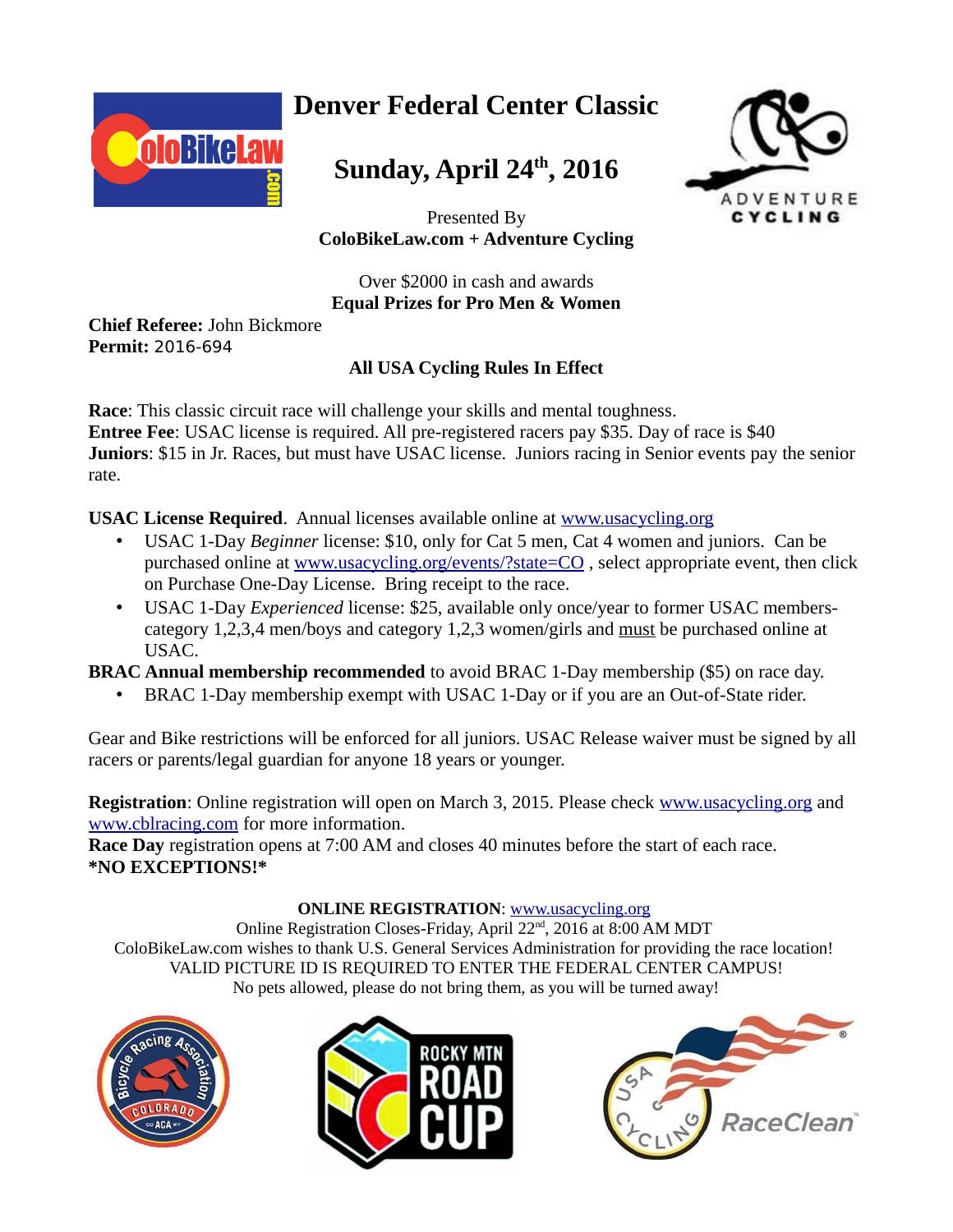| <b>Categories</b>                | <b>Start Time</b> | Length (Min) | <b>Field Size</b> | <b>Places/Prizes</b>                                                                               |
|----------------------------------|-------------------|--------------|-------------------|----------------------------------------------------------------------------------------------------|
| SM4 / JM 17-18                   | 8:00              | 50           | 75                | Standard                                                                                           |
| SM5 / MM 40+5                    | 8:02              | 50           | 75                | Standard                                                                                           |
| JM / JW 15-16 / JM / JW 13-14    | 9:10              | 25           | 50                | Standard                                                                                           |
| JM / JW 11-12 / JM / JW 9-10     | 9:50              | 20           | 50                | Standard                                                                                           |
| $MM40+4$                         | 10:25             | 60           | 100               | Standard                                                                                           |
| MM 60+ / MM 70+                  | 10:27             | 60           | 75                | Standard                                                                                           |
| Lunch                            | 11:45             | 30           | ---               |                                                                                                    |
| $SMP-1-2$                        | 12:15             | 75           | 100               | 1st \$200, 2 <sup>nd</sup> \$125, 3 <sup>rd</sup> \$75, 4 <sup>th</sup> \$50, 5 <sup>th</sup> \$25 |
| SM3 / MM 40+1-2-3                | 12:17             | 75           | 100               | 1st \$100, 2 <sup>nd</sup> \$75, 3 <sup>rd</sup> \$50 / Standard                                   |
| SWP-1-2                          | 1:50              | 50           | 75                | 1st \$200, 2 <sup>nd</sup> \$125, 3 <sup>rd</sup> \$75, 4 <sup>th</sup> \$50, 5 <sup>th</sup> \$25 |
| SW3 / MW 40+                     | 1:52              | 50           | 75                | Standard                                                                                           |
| SW4 / JW 17-18 / MW 50+ / MW 60+ | 1:54              | 50           | 75                | Standard                                                                                           |
| MM 40+3 / MM 50+1-2-3            | 3:00              | 60           | 100               | Standard                                                                                           |
| MM 50+4                          | 3:02              | 60           | 100               | Standard                                                                                           |

#### **Denver Federal Center Classic**  $\Lambda$ pril 24<sup>th</sup>, 2016

**Standard Prize list**

Each Sr/Mstr CUP Race Groups - 1<sup>st</sup> \$50, 2<sup>nd</sup> \$25, 3<sup>rd</sup> \$15 plus awards Each Jr CUP Race Group; SM5 and MM40+5 - Medals for the top 3.

Results will be posted near registration. Prizes awarded after 15 minute review period following each category finish.

No outside support allowed. Races will be run regardless of weather conditions except for freezing rain or snow. Riders from different categories cannot work together.

No Warm-Up on the course during races; use off-course streets.

There is no water at the federal center, please plan ahead and bring your own hydration.

We wish to thank all of our sponsors.

ZAVELE



**DOMXHIDX**